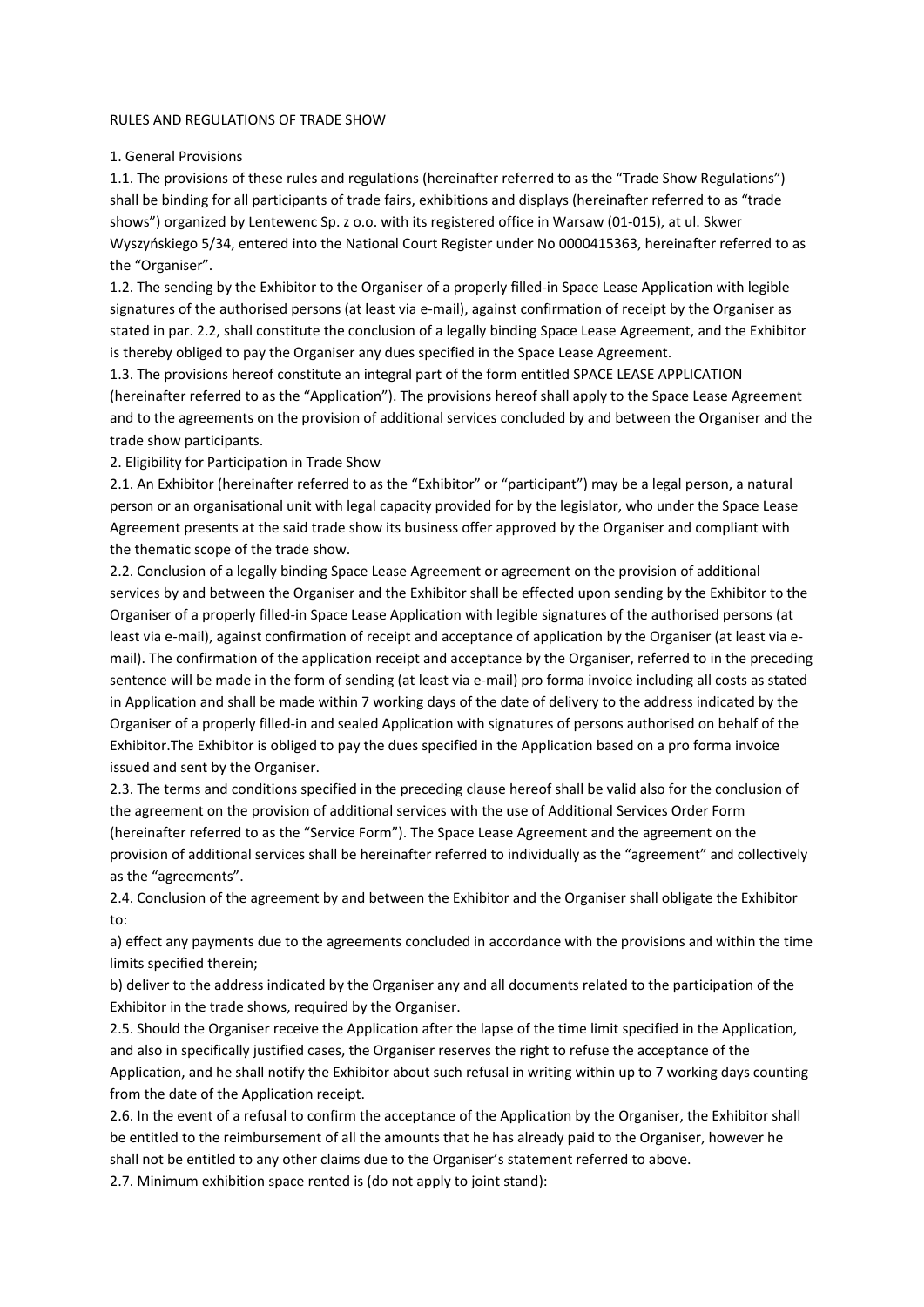6 square metres for Indoor Space Only; 12 square metres for Corner Stand; 24 square metres for Peninsular Stand; 40 square metres for Island Stand.

3. Terms and Conditions of Payment

3.1. The fee for participation in single trade show shall be each time specified by the Organiser. The dues defined in the agreements constitute the Organiser's remuneration for the preparation, operation and finalisation of the trade show.

3.2. Upon the conclusion of the Space Lease Agreement, the Exhibitor shall pay to the Organiser's bank account 50% of the fee for the space and advertising (gross) and the full amount of the registration and administration fee within the time limit specified in the pro forma invoice issued by the Organiser. The remaining part of the dues together with VAT shall be paid no later than 90 days before the date of trade show opening. Each time upon the payment effected by the Exhibitor, the Organiser shall issue an advance VAT invoice.

3.3. Full payment for additional services ordered on the Service Form should be effected in the time limit specified in the pro forma invoice issued by the Organiser. The Exhibitor should deliver to the Organiser the confirmation of the payment made.

3.4. VAT invoices shall be issued in the currency in which prices are expressed.

3.5. In the event of any changes in the Application submitted, referred to in clause 2.2., made no later than 20 days before the date of the trade show opening, an additional amounts shall be paid within the time limit specified in the invoice.

3.6. In the event of late payment, the Exhibitor shall pay maximum statutory interest for delay from the amount specified in the pro forma invoice per each day of delay, however no more than 30% of the full performances specified in the Application.

3.7. The condition for rendering the exhibition space available along with any additional performances specified in the form sent is the payment of all fees related to the Exhibitor's participation in the trade show. In the event of the failure to pay the dues or the lack of relevant payment confirmations, the Organiser shall have the right to make a declaration of intent to terminate the agreements and to refuse the access of the Exhibitor to the trade show area.

3.8. Taking into consideration epidemic situation In 2021, in case of an obstacle in conducting the exhibition shall arise, and such an obstacle shall have a feature of "force majeure", by which the parties hereto understand especially inability to conduct the exhibition due to public authorities decisions that forbid organizing any assembly or such exhibitions, as well as due to necessity of ensuring the safety of exhibition participants in connection with epidemic or state of epidemic emergency announced by proper public authorities or without such announcement, if according to commonly known circumstances conducting the exhibition may cause above average risk of getting infected with a virus by exhibition participants – in all abovementioned cases the Organizer shall have the right to cancel the exhibition in 2022, which shall mean changing the date of the exhibition to another date set down in 2022 or in 2023, and the Participant agrees on that. All amount of money paid by the Participant shall be automatically counted towards changed exhibition date in 2022 or in 2023. Provisions contained in point 13.3 of this Trade Show Regulations shall apply accordingly.

## 4. Resignation from Participation in Trade Show

4.1. The Exhibitor shall have the right to resign from the participation in the trade show under the condition of notifying the Organiser in writing no later than 90 days before the date of the trade show opening, under pain of invalidity. In such case, the Organiser may collect a handling fee in the amount of 100% of the registration and administration fee and 50% of the remaining fees resulting from the Space Lease Application and the Additional Services Order Form. The date of the letter submittal shall be deemed the date of the letter submittal to the registered office of the Organiser. If the Exhibitor resigns from participating in the trade show within the deadline specified in the preceding sentence, if the Exhibitor has not made the payments referred to in the preceding sentence, the Exhibitor shall be obliged to pay the Organiser a fee which, together with any earlier payments, will be equivalent to 100% of the registration and administration fee and 50% of the remaining fees resulting from the Space Lease Application and the Additional Services Order Form.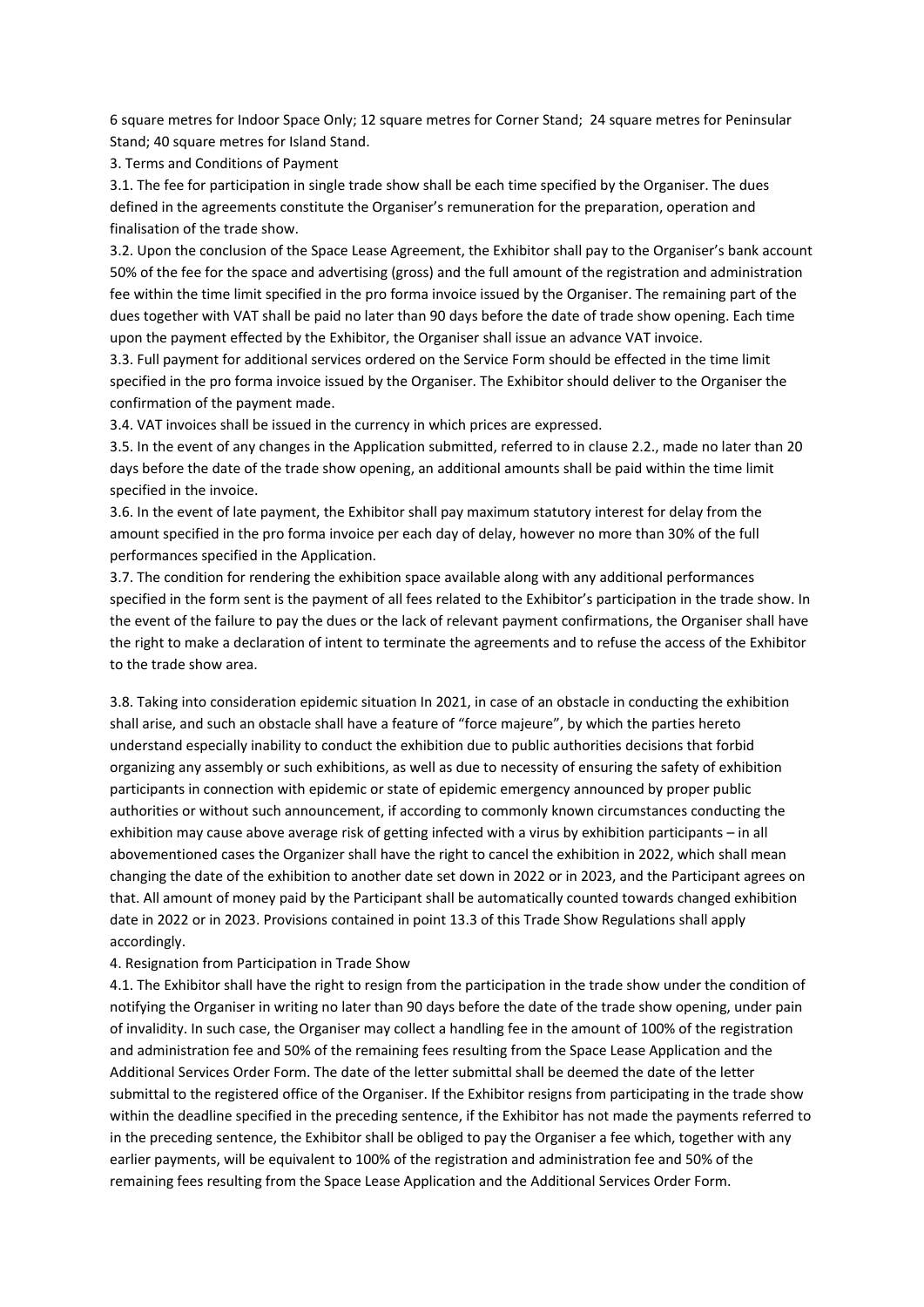4.2. In the event when the Exhibitor resigns from the participation in the trade show within the time limit shorter than 90 days before the date of the trade show opening, it shall be effective only if the Organiser, within 7 days from the date of receipt of the written resignation from the Exhibitor, agrees to resign, which shall be tantamount to the termination of the Space Lease Agreement by mutual agreement of the parties. If the Organiser has not given its consent, the Exhibitor shall not be entitled to the reimbursement of any amounts paid and any documented costs incurred by the Organiser in connection with the Exhibitor's application and his subsequent resignation, and if the amounts have not been paid in advance, the Exhibitor shall be obliged to pay the Organiser the full amount resulting from the Space Lease Agreement, subject to clause 4.3 below.

4.3 If the Organiser does not agree to resign from participation in the trade show in the situation specified in clause 4.2, the Exhibitor's declaration shall at the same time authorise the Organiser to lease the area covered by the Agreement to a third party. If the Organiser lease the space subject to the Space Lease Agreement to a third party, the Exhibitor shall be released from the obligation to pay the Organiser the amounts resulting from the Space Lease Agreement specified in the Space Lease Application, and in the event of their prior payment, the Organiser shall return the payment to the Exhibitor no later than on the trade show closure. .

4.4. The Exhibitor shall have the right to amend the scope of the order included in the Service Form under the condition that the amendment shall be presented to the Organiser in writing no later than 30 days before the date of the trade show opening. In such case the Organiser shall accept the amended order and pay out to the Exhibitor the difference in price no later than within 30 days of the date of the trade show closure. If the value of the new order is higher than the value of the previous one, the Exhibitor shall pay the difference in price within the time limit specified in the pro forma invoice issued.

4.5. Should the order included in the Service Form be cancelled within less than 30 days before the date of the trade show opening, the Exhibitor shall pay the full amount specified in the Service Form.

4.6. The Exhibitor's failure to appear on the day of the trade show opening shall also be deemed resignation. In such a situation, the Exhibitor shall not be entitled to reimbursement of the amounts paid and any documented costs incurred by the Organiser in connection with its application, and if the amounts have not been paid in advance, the Exhibitor shall be obliged to pay the Organiser the full amount resulting from the Space Lease Agreement.

5. Design and Development of Exhibition Space and Stand

5.1. In the event when the Exhibitor orders a developed space, the Organiser shall provide the construction of a standard stand with fittings described in detail in the Additional Services Order Form and in the appendices filled in and provided by the Exhibitor in accordance with the procedure set out in clause 2.2 hereof. 5.2. The Exhibitor who ordered the stand development from the Organiser shall:

a) organise and prepare the stand for display within the time limits specified in the Exhibitor's Portal. b) return the stand in its original state, and in the event of damages, cover 100% of the costs of repair or new purchase in accordance with the documents presented by the Organiser.

5.3. The Exhibitor who rents undeveloped space and orders the stand construction from a third party other than that indicated by the Organiser, is obliged to notify the Organiser in writing of the contact information to the company to develop the stand as well as contact person information and submit a written declaration of liability for the construction of the development, the electric system, as well as the water supply and sewerage system, in accordance with the regulations in force

5.4. The Organiser reserves the right to refuse to express his consent for the development and to refuse access to the trade show area in the event when the entity which renders development services fails to meet the obligations specified in this clause, or when the design submitted violates the provisions of the Trade Show Regulations, the Trade Show Technical Regulations or the Rules and Regulations of Centrum Wystawiennicze EXPO XXI;

5.5. The Exhibitor shall be held liable for the acts and omissions of the contractor who provides the development services ordered as for his own acts and omissions, including liability for the observance by the contractor of fire and OSH regulations binding in the trade show area, as well as for the damages caused by the contractor. Should any violations of the above provisions be detected, the Organiser shall have the right to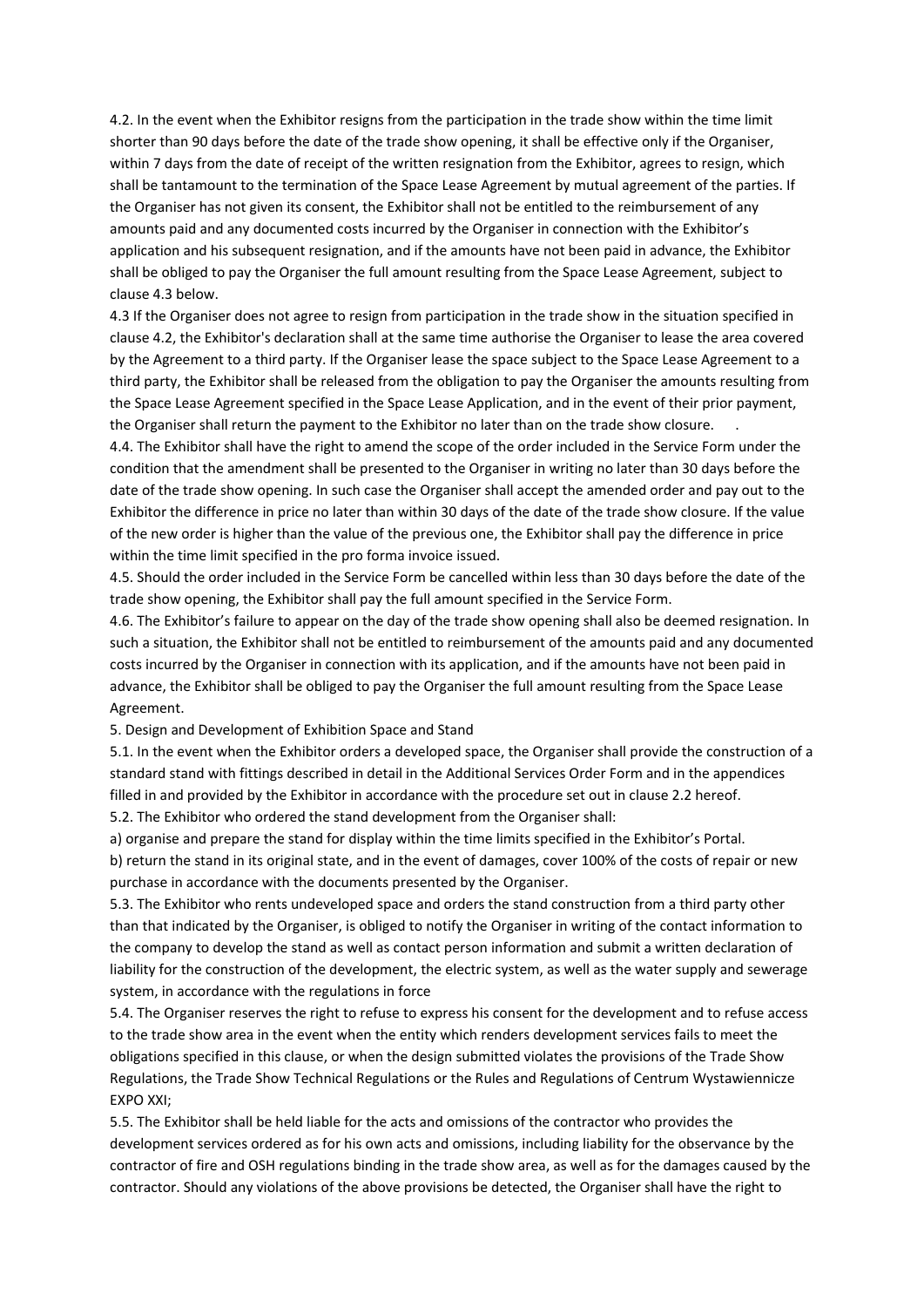demand the violations to be ceased, and should it prove ineffective – to terminate the agreement or agreements without the notice period, and to refuse the Exhibitor's access to the trade show area. 5.6. The Exhibitor shall remove any remains left after the construction and disassembly (cardboard boxes, foil, boards, etc.) directly after the assembly and disassembly works have been finished, and he shall return the exhibition space rented to the original state, until the date set out by the Organiser at the latest. In the event when the space is left untidy, the Organiser shall have the cleaning works performed at the Exhibitor's expense. 5.7. The Organiser shall allocate the exhibition space to the Exhibitors according to the order of applications received, the design of the exhibition space development and the organisational and technical conditions of the trade show. The Organiser reserves the right to change the location of the exhibition space allocated due to the design and technical as well as organisational reasons. In such case the Exhibitor shall not have the right to demand compensation from the Organiser.

# 6. Co-exhibitors

6.1. A co-exhibitor is an entity which does not rent an autonomous space directly from the Organiser, but is physically present in the Exhibitor's stand and offers his products or services there.

6.2. The Exhibitor shall be obliged to notify of his Co-exhibitors on the SPACE LEASE APPLICATION, which constitutes an appendix to Additional Services Order Form, and to pay a relevant registration fee per each Co exhibitor using the Exhibitor's stand.

6.3. The Co-exhibitor has the same rights as the Exhibitor, and he is obliged to observe the Trade Show Regulations, and the Exhibitor shall be held liable for the acts and omissions of the Co-exhibitor as for his own acts and omissions.

6.4. The Exhibitor shall not sub-rent the stand nor transfer it in any form to other entities without a written consent of the Organiser.

# 7. Exhibits

7.1. The Exhibitor is exclusively liable for the exhibits, and in particular for the damages caused by them, their proper protection (also after the trade show closure), as well as for their compliance with any standards required by the law, and for obtaining relevant certificates and approvals for the exhibits.

8. Transportation, Customs and Forwarding

8.1. Imports/exports of goods by the trade show participants from the non-EU states means bringing the goods into/out of the customs area of the European Union and it creates certain obligations envisaged in the provisions of the customs law, unless the international agreements provide otherwise. Trade show participant from the non-EU state should acquaint himself with the community law provisions in force (Community Customs Code, Common Customs Tariff, applicable regulations) and national legislation of the Republic of Poland (Act – the Customs Law of 19 march 2004 and the Executory provisions).

8.2. Transportation, forwarding and customs clearance of the exhibits and auxiliary materials shall occur at the Exhibitor's expense.

8.3. In the event of denoting the Organiser as the recipient of the exhibits displayed, the Organiser shall not be held liable for any irregularities in their transportation or storage, as well as for possible damage to the goods and exhibits.

8.4. No later than 30 days before the date of commencement of the fair, the Exhibitor shall submit to the Organizer a written notice of the type and number of excise goods imported for exhibition, produced outside the country and are exempt from the obligation to mark with excise marks. Otherwise, the Organizer will charge the Exhibitor with all the expenses that the Organizer incurred in connection with the imposition of criminal sanctions on the Organizer.

9. Organisation and Regulations of Trade Show

9.1. The Exhibitor shall observe the construction law provisions and fire Regulations binding in the trade show area.

9.2. Dates and hours of the trade show opening and closure, as well as time limits for assembly and disassembly of stands, and opening hours of the exhibition halls and trade show area are specified in the Exhibitor's Portal in tab "Information".

9.3. In the trade show opening hours, the stands should be available to visitors. Temporary closure of the stand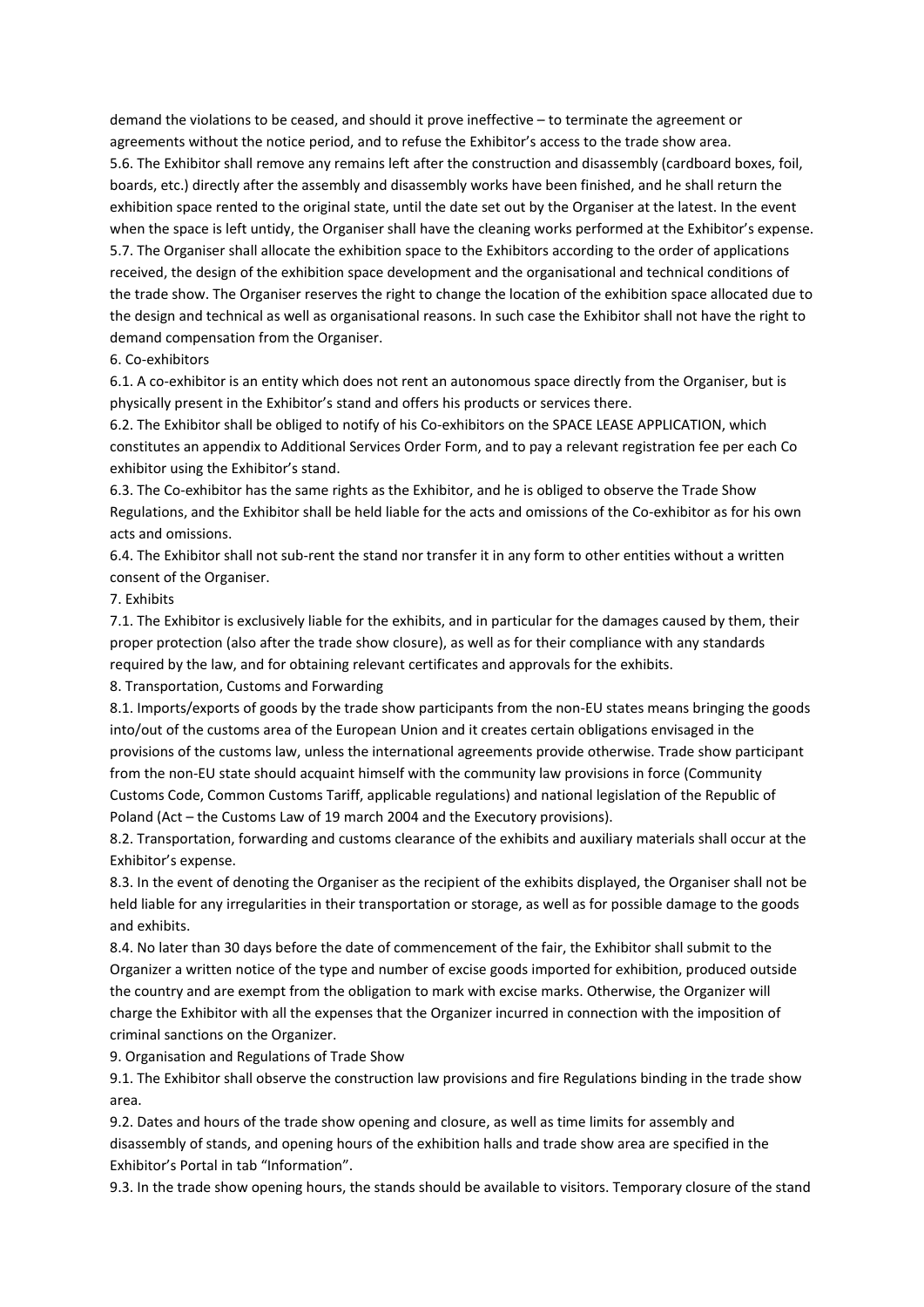requires a previous consent of the Organiser.

9.4. Displaying and presenting at the stands of the offer (goods and services), as well as the retail sales incompliant with the thematic scope of the trade show, is not allowed. At the Organiser's request, the Exhibitor shall cease presenting such offer and to remove the exhibits form the stand at his own expense. In the event of a failure to do so, the Organiser shall have the exhibits removed from the stand or close the stand at the cost and risk of the Exhibitor.

9.5. During the trade show, the Exhibitor and his representatives are obliged to wear ID cards received from the Organiser.

9.6. The following items entitle a person to enter the trade show area: entrance tickets, passes and invitations prepared and issued by the Organiser, after completion of the required formalities at the Visitors Registration. 9.7. Without the Organiser's consent, the Exhibitor shall not bring any persons other than the stand staff in the trade show area.

9.8. Cleaning of the stands should be performed outside the opening hours of the trade show for the visitors. 9.9. Property left by the Exhibitor in the trade show area shall be deemed abandoned and the Organiser shall come into the ownership of such property without any compensation.

10. Security – Insurance

10.1. The Exhibitor shall have a third party liability insurance resulting from the participation in the trade show. The Exhibitor shall be held fully liable for the damages caused to third parties or the Organiser before, during and directly after the trade show closure.

10.2. The Exhibitors shall insure their property on their own account and at their own expense.

10.3. The Organiser shall not be held liable for any damages caused to the Exhibitors or entities performing works ordered by the Exhibitors, arising in the facilities and in the trade show area before, during and after the trade show, unless they result from the intentional guilt of the Organiser. Also, the Organiser shall also not be held liable for any damages caused by burglary or theft, force majeure (stroke of lightning, gale, flood, fire or explosion) or a break in the supply of water, electricity or other additional services specified in Additional Services Order Form, not attributable to the Organiser.

10.4. When damage occurs, the Exhibitor shall promptly notify the Organiser, the Hall Manager or the Security Guards of this fact.

11. Catalogue, Advertising, Accompanying Events

11.1. The Organiser shall not be held liable for the editing errors and omissions in the catalogue.

11.2. During the trade show, presentations, advertising activities, promotions, competitions or entertainment programmes may be held in accordance with the law and upon obtaining the previous written consent from the Organiser, whereby they cannot disturb other Exhibitors in any way or disrupt the general order of the trade show.

11.3. Filming or photographing exhibits presented at the stand without the Exhibitor's consent is prohibited. 11.4. The Organiser reserves the right to photograph and film the stands and to use these materials for his own promotional purposes, without any obligations towards the Exhibitors and any third parties, and the Exhibitor consents to the same. The Exhibitor undertakes to obtain the consent of its employees or co-workers participating in the fair for free use by the Organizer of their images for marketing and promotional purposes (photos from the fair, photos of the Exhibitor's stand, videos, etc.).

11.5. In the event of performing music or other audiovisual materials, the Exhibitor shall settle any dues resulting from the copyrights and public performance in accordance with the Polish Copyright and Neighbouring Rights Act. The Organiser shall not be held liable for any third party claims related thereto. The Exhibitor shall satisfy from his own funds all author's rights related to the use of the intellectual property items during the participation in the trade show (inventions, industrial designs, copyrights to music and audiovisual materials performed publicly). The Organiser shall not be held liable for any third party claims related thereto. 12. Complaints and Claims

12.1. Any complaints and claims related to the participation in the trade show should be lodged in writing directly with the Organiser, under pain of invalidity, until the last day of the trade show at the latest. Upon the lapse of this term no complaints or claims shall be considered.